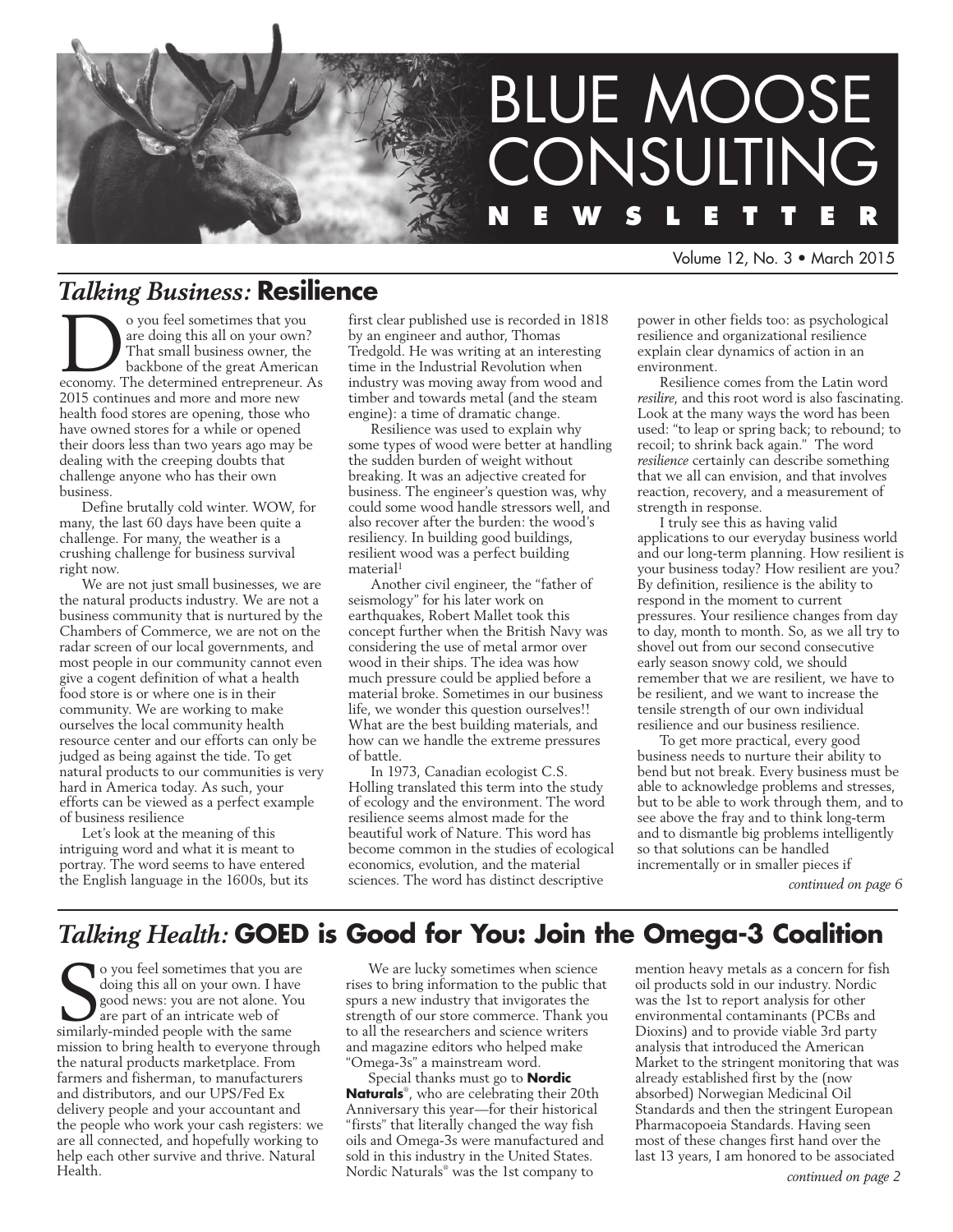### **GOED is Good for You** *continued from page 1*

with a company that literally changed the way others were doing business based upon the always positive example and pursuit of excellence set by Nordic Naturals® in this category

Nordic Naturals® is still the company that stressed the importance of freshness value for fish oil products. It is funny (delightful) to watch how other companies are so proud if they present a batch of oil as fresh as Nordic. Following the leader, everyone wants to bring their "A" game to making these critical products better, safer, purer, fresher, more absorbable and at a better health-benefits value (think the delivery of EPA + DHA!).

Nordic Naturals® taught the industry on the validity of TOTOX values, and on how to differentiate freshness markers for flavored fish oils. Since Nordic is a vertically-integrated supplier, they can provide fresher fish: that is part of the Nordic Naturals® Advantage.

Recently, Nordic Naturals® again made the motion to change the course of the industry with great leadership when they identified their non-GMO testing company as EuroFins Scientific. Eurofins is a globally recognized industry leader with over 20 years in GMO testing worldwide and complies with strict European standards. [www.eurofins.com].This will become the standard for all fish oils that want to prove greater accuracy with their claims of non-GMO materials. Good Leadership makes the industry better.

Nordic Naturals® maintains a majority of Omega-3 sales nationally and regionally because of their unparalleled and consistent superior product; their education on proper levels of EPA + DHA; their smart marketing and education (they don't say stupid stuff), and their rather pure motives. They want to support the objective for every person to be able to achieve optimal health with pure, fresh, natural triglyceride form Omega-3s from sustainable sources and to Correct the Global Omega-3 Deficiency.

We should all want that. Our nascent Omega-Health industry took a slight stumble 18 months ago when some poor scientific opinion turned into a short spurt of negative press. Nordic Naturals® has survived that challenge well, but many less savvy manufacturers have not. Since most companies buy their fish oil from someone else, and they lack direct control over the process, a credible Scientific Board: and they can only speak about the product that they sell with information that their manufacturers or marketing departments provide them, they have recently looked like fish out of water. The trusted name of Nordic Naturals® kept sales rising for stores that partnered with Nordic.

If you think about it, many stores saw a slump in their overall store sales in the same timeframe after the media reporting on this study. Omega-3s are a big part of most stores supplement sales—and rightly so! Many more stores reported that the drop in their best-selling category—Omega-3s had a serious impact on their bottom line!

Please note: the Omega-3 market is not going to go away, to go the way of the nonicraze or green coffee beans, or the unfortunate dodo bird. Here is something to build your shelf space upon, something to always market and promote intelligently and something to make a core addition to every foundational nutritional protocol.

Stores with two-shelves of Nordic Naturals® , and well-displayed Children's sets—and core-merchandised placements of the *Omega LDL*™, *Omega Blood Sugar*™, *Omega Joint Xtra*™ and *Omega Vision*™ —have been growing their business. Especially those who have joined the Nordic Retail Partnership Program and use the marketing support that Nordic provides. The Omega Phospholipid™ has been gaining new loyal customers from old krill shoppers. Even the *Nordic Probiotic*™ has gained new customers who simply have faith in the Nordic Naturals® brand.

Nordic Naturals® offers some of the best marketing support in the industry, and they have the support of the medical and scientific communities because they do not say stupid stuff. Nordic Naturals® is a great partner for the healthfood store, and Nordic is neither moving towards the mass market, nor are they allowing their products to be sold on the internet at deep discount. No competitor (except **Bluebonnet** 

**Nutrition**® ) can make the claims that Nordic Naturals® can about eliminating shady grey market sales of product, and of cutting off stores that will not honor their M.A.P. Policy.

But beyond Nordic, there are other very valuable tools now becoming available that you should be embracing to gain new customers for Omega-3 Nutrition. Enter superb support for your store(s) from the business industry association, G.O.E.D. Have you heard of this organization? Founded in 2006, The Global Organization for EPA and DHA Omega-3s (www. goedomega3.com/) has been doing a lot of good work with science and advocacy for this category that you may not have been aware of. Industry Manufacturer support.

GOED is a  $501(c)(6)$  not-for-profit trade association, and therefore Omega-3 manufacturers internationally can join. GOED has formed an Omega-3 Coalition that has put its rivalries aside: and, in their efforts to benefit the industry, have created a platform of support for you to use in your store to speak outward in a clear (and unified) way to your community about the good things that can occur when a person adds proper amounts of Omega-3s to their diet.

G.O.E.D. is a member of this Omega-3 Coalition that is moving into a 2nd phase of a significant marketing initiative intended to increase awareness of the benefits and safety of Omega-3 Nutrition. You not only should be aware of these developments, but you should act immediately to get involved, to sign up, use the signage, advance the message and capitalize on the good energy being generated.

The campaign launches nationally March 16, so have a staff meeting, and share with your social media person, and go to this website now: http://alwaysomega3s. com. Use the excellent information provided to start a local chat on Facebook, go to the Retailer site and give thanks for all the clear, professional tools made available to you.

When you go to the Retailer part of this website (http://alwaysomega3s.com/ retailer) you will find the Why? How? And What? to drive your Omega-3 sales. This site was made for you as a part of a concerted effort to make real change in the nutritional decision-making of our local consumers.

This Omega-3 Coalition includes over 20 industry partners and it extends well beyond what we call the natural channel. These activities, and this messaging is planned to be spoken in over 20,000 store outlets in the next 90-+ days. Here is an opportunity to work in unison with the Walgreens, CVSs and smaller drug stores to promote a clear message everywhere, surround-sound. We should accept this moment of unity, and be magnanimous in participating so consumers will hear the same message everywhere they look.

What can you expect? This campaign is similar to messaging that you may remember from "Got Milk?" or "Pork, the other white meat." Since so many people have already heard of the Omega-3s, it is designed to reinforce the health message, and to regain the low-hanging fruit of people who have stopped their supplementation, and to gain new customers. While the message was geared to the 45-65 year old consumer concerned about heart health, the message gets across that everyone needs Omega-3s: they are always good.

Outside your stores, the messages will be on shelves in the media and on the television. While you could just wait for people to hear the message and jump over to your store, it would certainly be wiser to match the message and be there to hand the person the best product for them. Benefit from the momentum immediately. See sales grow again.

Market research has shown that the best vehicles for this message are TV, digital media, and in-store activation with shelf messaging. The commercial (you can see it on the website) will have network cable flight dates from March 16-April 26th. Interspersed on different days and daytimes, your local communities will be seeing this Omega Coalition's positive messaging in commercials on ESPN, Food Network, Discovery Channel, USA, TV Land, FX *continued on page 7*



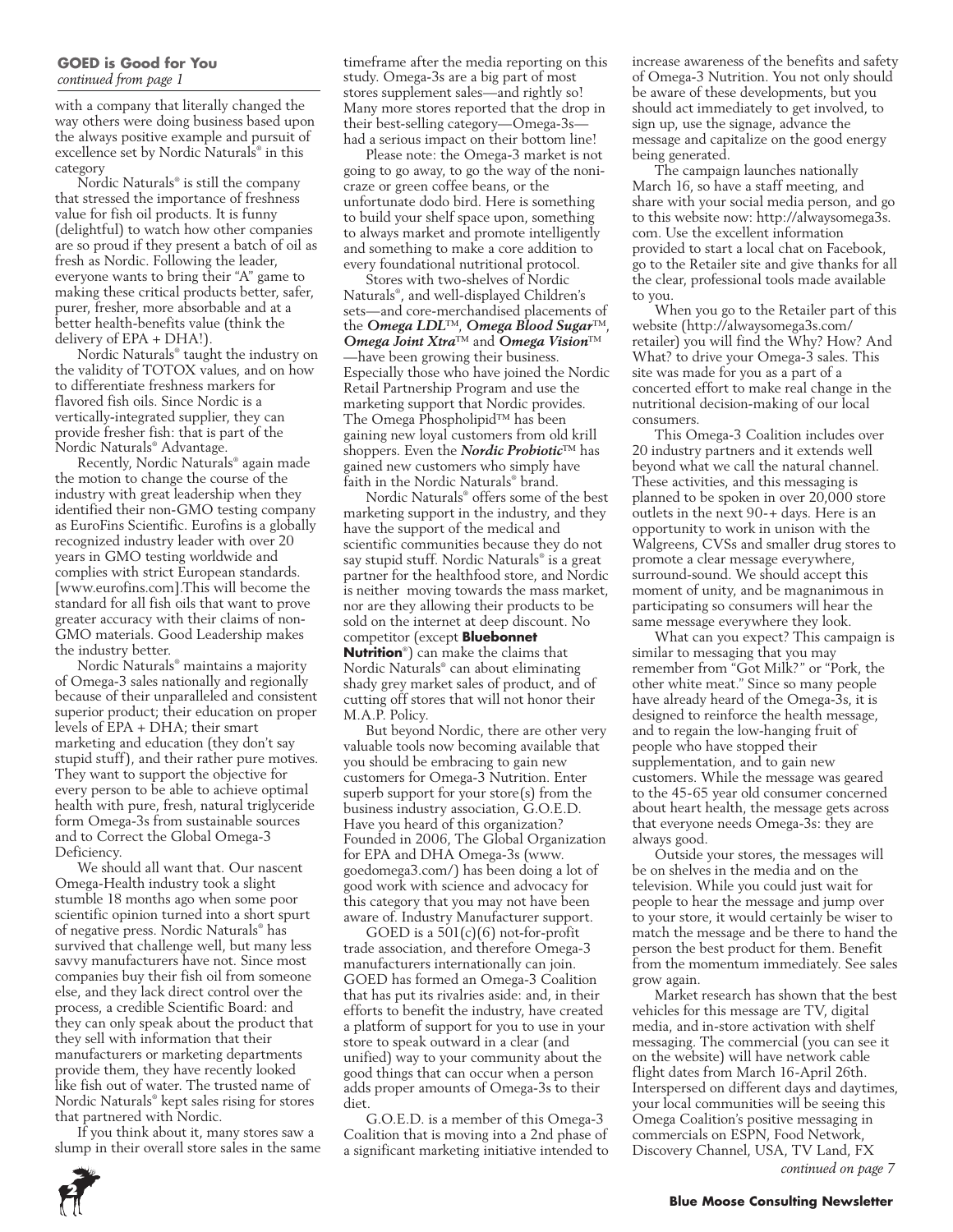

*1st Quarter Promotions* **Gastrointestinal Support • Cardiovascular Support**  Super deal ends March 31 *products to promote: 1 + 4 oz sizes* **Support for Gastrointestinal Health • Cinnamon liquid extract • Digestive Bitters liquid extract • GastroCalm™ • Ginger liquid extract • Inflamma Response™ • Inflamma Response veg capsules • Intestinal Soother™ • Intestinal Tract Defense™ • Turmeric liquid extracts • Turmeric extract softgels • Peppermint Spirits™ Support for Cardiovascular Health**

**• Artichoke liquid extract • Blood Pressure Support liquid extract**

 **• Cholesterol Health™ • Cayenne liquid extract • Heart Health™** 

**• Vein Health™ liquid extract • Garlic liquid extract™ • Warming Circulation™ • Hawthorn Blend liquid extract** 

**• Guggul liquid extract**

Parameters:\* buy-ins 1st day of Quarter to last day of Quarter. No Minimums *Level 1:* **25% OFF on 1-35 units**

*Level 2:* **30% OFF on 36+ units** reorders: same discount structure  **~~~~~~~~~~~~~~~~~~~~~~**

### **Start preparing for Allergy Season NOW:**

**Inflamma Response™ vegetarian capsules** 200 mg: Turmeric (Curcuma longa) water-extracted root providing 20 mg of curcuminoids; 100 mg of Boswellia (Boswellia serrate) tree resin extract; + a 200 mg proprietary blend of Bupleurem (Bupleurum chinense) water-extracted root, Certified Organic Ginger (Zingiber officinale) water-extracted rhizome, Reishi (Ganoderma lucidum) water-extracted mushroom. All extracted without the use of harsh chemical extracts **Inflamma Response™ liquid extract** Turmeric rhizome,\* Chamomile flower,\*-,

Meadowsweet leaf & flower,\* Licorice root,\* St. John's Wort flower & bud+--

*America's #1 selling Liquid Herbal Extracts*

# ímalaya

HERBAL HEALTHCARE **2-month Promotion: March-April 15% OFF**

# **these listed best-sellers**

• LiverCare® 90 veg caps

• LiverCare® 180 veg caps

• Boswellia 60 veg caps Joint Support & Normal Flexibility • *NEW SIZE!* Turmeric 30 veg caps: AntiOxidant & Joint Support • Turmeric 60 veg caps AntiOxidant & Joint Support

## **SUPER DEAL 20% OFF**

• Triphala 60 veg caplets Digestive Support

- **NEW SIZE! Triphala** 90 veg caplets Digestive Support
- *NEW SIZE!* Triphala 30 veg caplets Digestive Support

~~~~~~~~~~~~~~~~~~~

The complexity & timing of the entire seed-to-shelf process for Himalaya, + for the plants themselves, is highlighted by 3 important mandates: purity, efficacy + batch-to-batch consistency

- LiverCare<sup>®</sup> 90 + 180 sizes equals the best-selling Liver-support formula in the natural channel. Our Science. Your Liver. Detox + Liver Health
- Turmeric best quality offers best results. Clinically studied for efficacy + safety in a double-blind, placebo-controlled human clinical trial

• Triphala – intestinal support & comfort. USDA-certified Organic, Additive free + Gluten-free. 3 fruits or 3 sours: organic amla fruit, organic belleric myrobalan fruit, and chebulic myrobalan fruit standardized extracts. Every organ in your body depends upon your digestive system. Consider Triphala a reboot system for your digestion and your body

~~~~~~~~~~~~~~~~~~~ Notes: 2015 Better Nutrition. *Best of Natural Beauty Award*: Exfoliating Walnut & Wood Apple Face Scrub 5.07 fl. oz**.**





Not represented by BMC in NJ, SC **• Omega Boost**™**-** NEW flavor, Creamy Lemon two (2) sizes 6 +12 oz. 570 mg Omega-3. **• Omega Boost**™ **Junior,** Paradise Punch 6 oz. creamy delicious flavor for ages 2+. 285 mg Omega-3s per serving. Non-GMO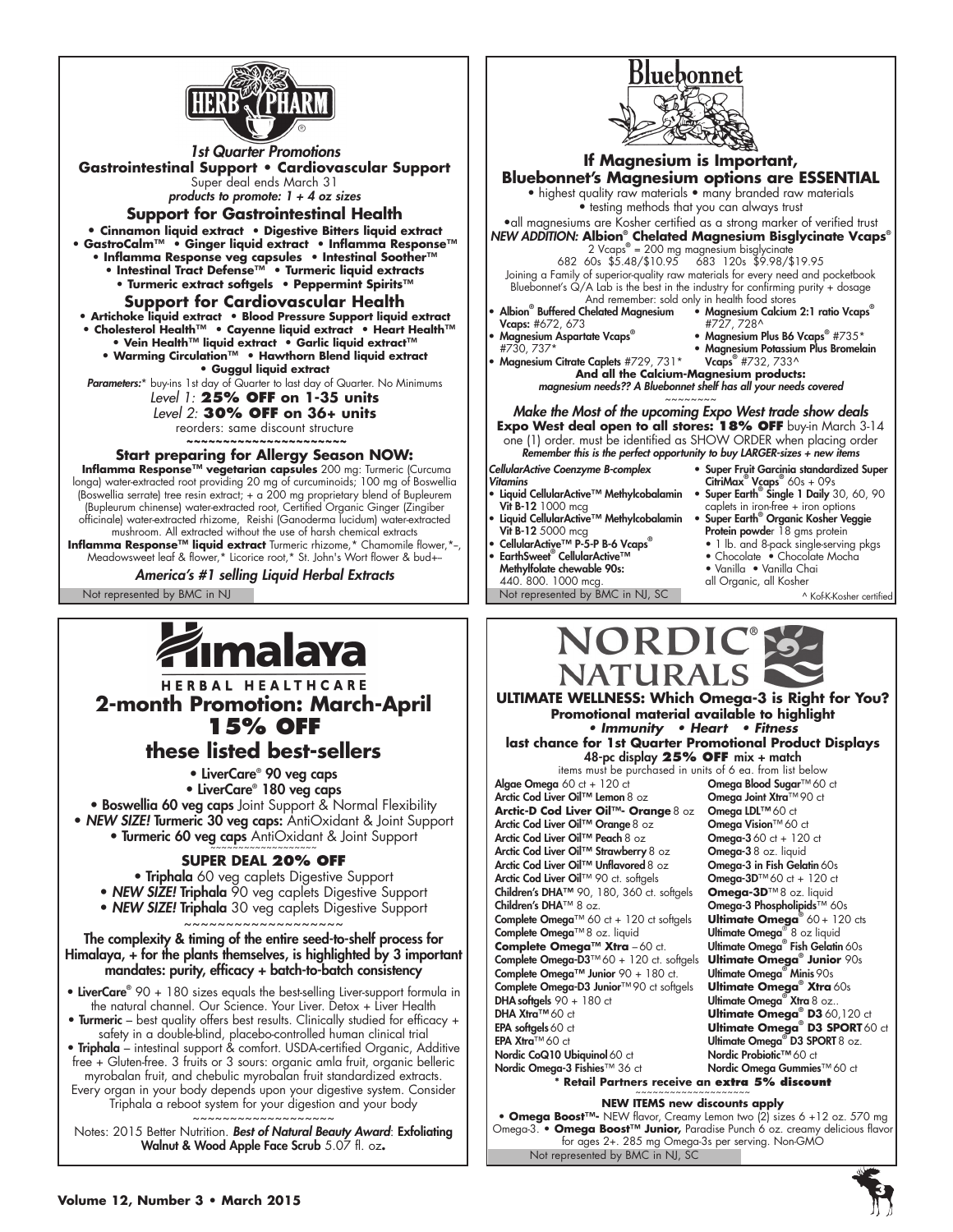

**You would be much happier with a WALL OF JUVO products built with care for the health food store bringing Organic, enzymerich RAW FOODS to more people**

# **March LINE DRIVE Buy 3, get 1 FREE**

- JUVO Natural Raw Meal Canister (600g) 21.16 oz.
- JUVO Slim Raw Meal Can (600g) 21.16 oz.
- JUVO Raw Green Superfood Can  $(360g)$  12.69 oz.
- JUVO Raw Green Protein Can (480g) 16.93 oz.
- JUVO Raw Green Grass Bottle (120g) 4.23 oz.
- JUVO Natural Raw Meal Green Apple 21.02 oz. 15 servings
- JUVO Natural Raw Meal Fantastic Berry SLIM 21.02 oz. 15 servings
- JUVO Natural Raw Meal Vanilla Chai 21.02 oz. 15 servings • NEW JUVO Raw Meal box (10
	- packets)
- NEW JUVO Raw Meal Fantastic Berry box (10 packets) • NEW JUVO Green Protein box
	- (10 packets)



# **March Sales Promotions**

# **15% OFF 12 mix & match 20% OFF 24 mix & match**

- Daily Greens 4 oz powders • Daily Greens 11 oz powders
- Fiber Mate 160 tablets
- SG Aloe Mist Spray 2 oz. *NEW!!*
- SG Aloe Mist Spray 4 oz. *NEW!!*

~~~~~~~~~~~~~~~~~

Healthy & Slim Daily Greens formulas powder - Proprietary Formula of: Certified Organic Barley Grass Juice, Certified Organic Wheat Grass, Kamut Grass Juice, Parsley, Oat Grass Juice, Chlorella-Cracked Cell, Spirulina, Kale, Asparagus, Watercress, Dandelion Greens & Roots, Broccoli Sprouts, Whole Leaf Aloe Vera, Nopal Cactus, Carob, Bamboo, Super Oxide Dismutase (S.O.D. from Wheat Sprouts), Green Papaya, Atlantic Kelp, Amlaki (Vitamin C), Sesame Seed Husk, 100% Pineapple & Papaya Juice Concentrate, Stevia

SG Aloe Mist Spray: ultimate skin spray treatment. Multi-Purpose SG Aloe Mist formula is fun to use as it works fast to soothe and condition skin without a thickening agent. 99% Certified ActivAloe: Whole Leaf Aloe Vera plus Vitamins A, C, E, Alpha Lipoic Acid, L- Proline & Herbs.

*Whole Leaf Aloe Vera Juice Products*



# **MARCH LINE DRIVE 20% OFF^**

• All ECOCLIPS

- All ORGANIC LIP BALMS
- All SUNSCREEN LIP BALMS
- All MEDICINAL + ENERGY LIP BALMS Face Stick Lip Balm
- All CO-BRANDED LIP BALMS Dagoba Chocolate
- All Larger-SIZE ONE WORLD LIP BALMS

One World Eco line NEW! One World Original

• Mongo Kiss: the lip balm with a kiss of bliss

## **THE BEST LIP BALM FOR THE WORLD**

Eco Lips offsets its manufacturing with 100% renewable energy

> Made in Cedar Rapids, Iowa ^ direct accounts ^ off-invoice





Dr. Ohhira's Probiotics

*Join the Chia Revolution™ Good for You, Good for the Planet™ www.ChiaOmega.com Dr. Ohhira's Probiotics®*



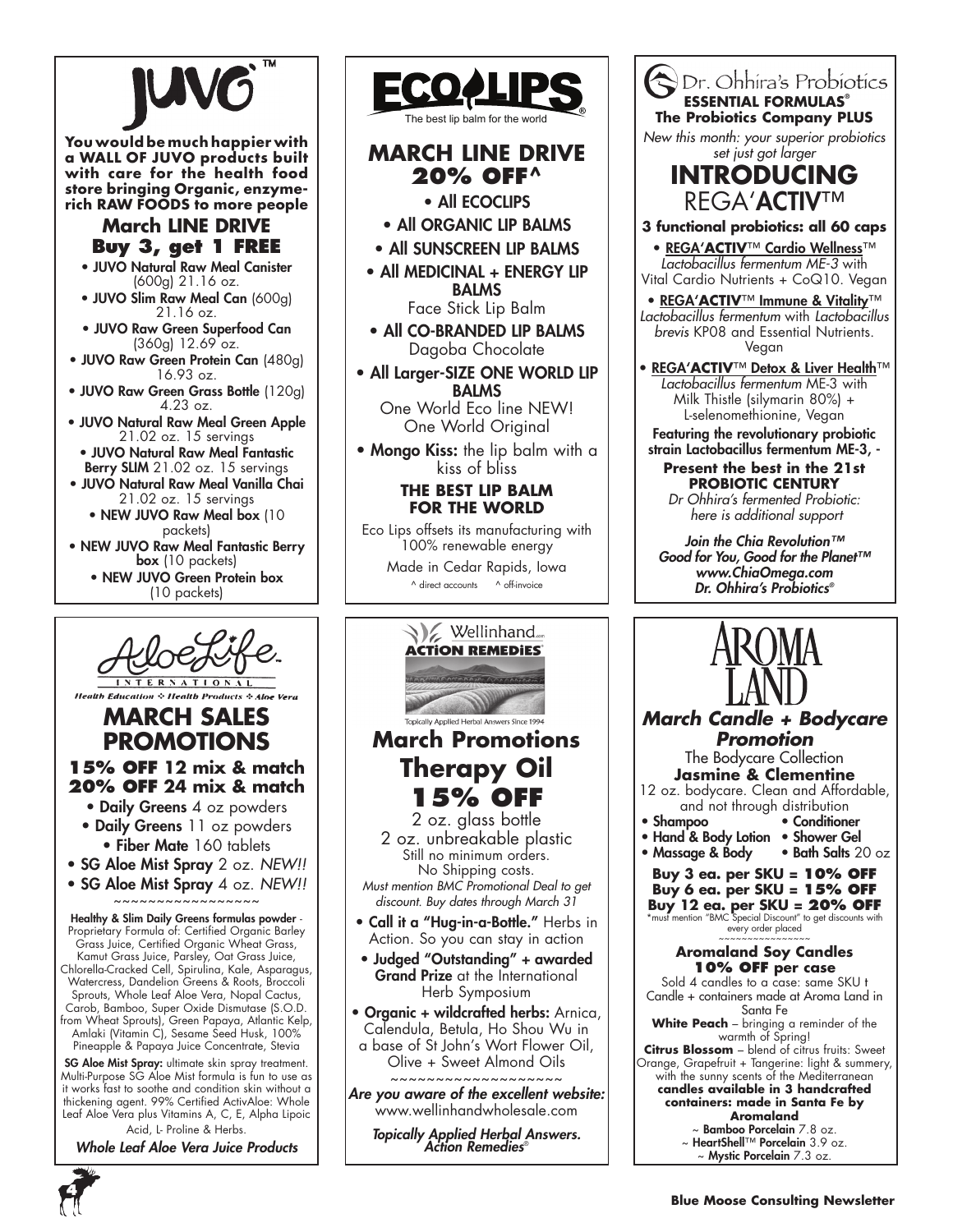# bodyceuticals

organic bodycare

**Time to move toward Calendula Season**

• **Bring in ANY NEW SKU, get 10% off + a FREE tester\***

# **• FREE Calendula Facial Care product samples with every order**

\*Order at least 4 deep to receive free tester. Must mention "NEW SKU" to get the discount. Free ship on \$125 after discount

# **Organic Calendula Oil**

- Organic Calendula Salve
- Organic Calendula Lip Balms **Stick**
- Organic Calendula Facial Care • Organic Calendula First Aid
- Organic Body Cocktails 2 oz.
- BodyLove Organic Flavored Massage Oils
- Organic Coconut Body & Tan Oil *www.calendulaskincare.com*

*Immune* **HEALTH BASICS** CLINICALLY PROVEN IMMUNE SUPPORT

**Immune Health from Winter into Spring** MARCH PROMOTION

**Wellmune WGP®**  250 mg 60 ct caps **15% OFF** Minimum purchase 8 bottles **The Wellmune WGP® Difference** The biological activity of Wellmune WGP is a result of its unique molecular structure. Only Wellmune WGP is a patented linear glucose molecule with a beta 1,3/1,6 branch point extended by a long beta 1,3 oligosaccharide. Though the molecular differences between Wellmune WGP and other immune products is significant because even the slightest structural difference can affect bioactivity at a cellular level.

## • Henna Cream • Henna Powder • Color Fixation **2. Grow your Bodycare section with Sapien Women** *Accelerate interest all the way to Mother's Day. Eco Cert Certified Organic with Amazonian herbs + fruits.*  Sapien Women/9 producers • Shampoo • Conditioner • Leave in • Split end Repair • Shower Gel • Shave Gel • Body Lotion • Facial Scrub • Body Scrub **3. Gain new customers to your Bodycare section with Sapien Men** *grow your men's grooming section organically through Father's Day* Sapien Men/6 products • Shampoo & Conditioner 2-in-1 • Shower Gel • Hair Styling • Facial Scrub • Shave Cream • After Shave Cream<br>SURYA Frasil **MushroomScience March SPECIALS on MEDICINAL MUSHROOMS 4 ea. = 10%**

**3 SPRING** 

**1. Be aware that when the warm weather appears people will all be coloring their hair again**

on the following items: not combined with other specials. Must mention "BMC March Promotion" when placing order

300 mg hot water extract

# **• Tremella**

300 mg hot water extract. 20% polysaccharides. 90 veggie capsules

**Shiitake** {*Lentinules edodes*} was the first mushroom

ever cultivated in Asian history.

Shiitake is currently is the 2nd most widely cultivated mushroom in the world, just behind Agaricus bisporus, the common white button mushroom purchased in U.S. grocery stores.

**Tremella** {*Tremella fuciformis*} Tremella has always been used for immune health. It may also help maintain the appearance & texture of the skin by helping the body maintain the production of hyaluronic acid.\*

\* These statements have not been evaluated by the Food & Drug Administration.. This product is not intended to diagnose, treat, cure or prevent any disease.

> *Setting the standard for quality in medicinal mushrooms since 1994!*



Not represented by BMC in NC, SC **Learn Stuff, Earn Stuff Initiative** 1987-2015 • 28 Years of Excellence



# **Sport Oxylent®**

*DRINKOXYLENTFUELLIFE™*

**3-in-1 Sports Supplement Drink**

• ENERGY • STAMINA • RECOVERY

- **Two (2) sizes** • 30 serving canisters
- 15 count boxes
- With Citrulline Malate, B Vitamins • Creatine MagnaPower®
	- Electrolytes + Albion® TRAACS® Minerals
- Sustamine® (Glutamine + Alanine)

• Vegetarian S.O.D. (Superoxide Dismutase)

• Superfruit AuroraBlue® blueberry

• Vitamin C (calcium ascorbate) • Vitamin D (lanolin) ● Bioperine®

**All in an effervescent technology for fast + high absorption Zero calories**

*YOUR SPORTS NUTRITION SECTION JUST GOT MUCH BETTER*

*DRINKOXYLENTBREATHELIFE™*



**8 ea. = 15% 12 ea. = 20% • Shiitake** Full Spectrum extract. Certified Organic\* 15% polysaccharides. 90 veggie capsules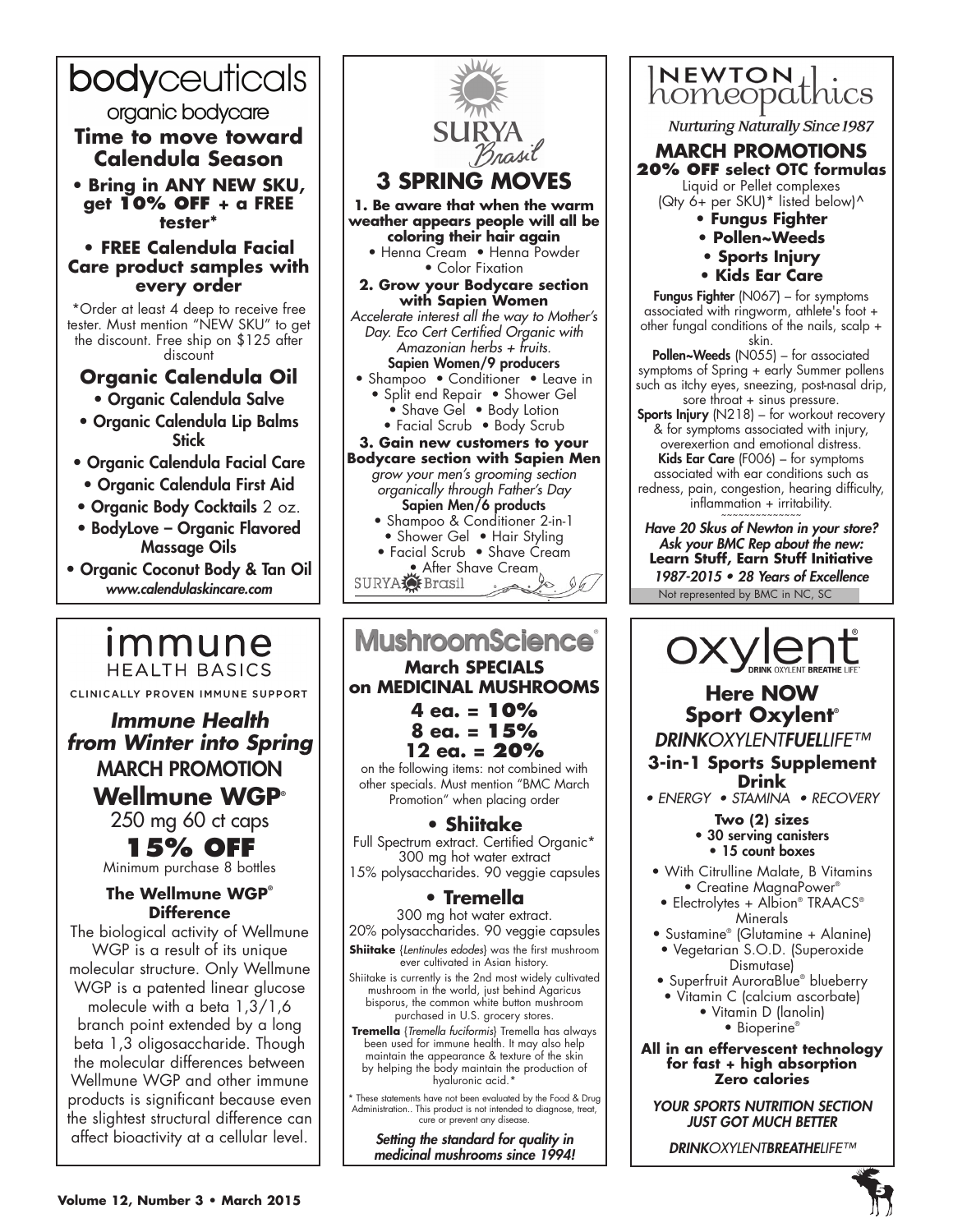#### **Resilience** *continued from page 1*

possible. Stressors, and problem solving: leading to patterns of resilience.

Why did I choose the topic of resilience in the March issue of the BMC newsletter, one of the most read newsletters of the year because it is the Expo West edition? Because I know that too many stores have a need to hear this message now. As 2014 ended, there were many stores that felt that they had tried every trick in the book, and that they were hanging on by that figurative thread as the economy slowly inched back to a semblance of health. They saw a glimmer of hope in the usually busy months of September – January. For too many, the conversations at home were, should I keep on going; can I keep the store afloat; what will I do if I close the doors, and what will my employees—my work family—do?

I watch the economic numbers keenly now. I never cared much about that information in my 18 years running health food retail stores. Now, I watch and try my best to share the good economic news nationally and regionally—because it may be an indicator of better times for those stores that are on the edge. I so honor the stores that stay open under difficult circumstances, and through periods of doubt. I wrote this article for those stores, or for those business people who have been in that place at some time in their careers. I have been at that place when I was in retail

management, and in the course of creating and maintaining this education-oriented brokerage. It is always good in those times to hear that people are on your side; that others care. It is good to know that people are available and willing to help, with advice or many other types of support. Sometimes, we just have to open up the door of opportunity, and friends will appear.

But while supporting others is one of the most encouraging of human traits, ultimately the person who owns/runs/ manages the business or does the buying needs to have the survival skill of being resilient.

One of the biggest mistakes that people make is to ignore stressors or growing problems and not address them. Daily, or weekly, the problems or needs for change have to be addressed. The purpose of having inventory is to keep it moving. Product that you believe in sometimes needs extra support before a clientele can be made for that product. Following vapid marketing trends can often lead to destruction. The state of inertia of opening the doors and hoping that brisk sales will just appear can be deadly. Resilience is about keen awareness, and resolute problem-solving and in believing that you are in the best career for you and that you intend to perfect the art of the retailer in your store, and for your community.

Nobody ever promised that the marketplace was gonna be nice, and



BAS Brushes *Finest Quality Hair, Body and Skincare Accessories since 1979* **Men's Grooming Sections time to gain the male shopper looking for quality hair brushes R.S. Stein Men's Collection** Men's Club Style, 100% Pure Bristle 101-Firm 102-Soft Men's Professional Style, 100% Pure Bristle, Firm. 103-Firm, 100% Boar Bristle 104-Nylon Bristle Cushion Men's Wave Brush Style, 100% Pure Bristle, Firm. 105-Firm, 106-Soft Military Style, Square Shape, 100% Pure Bristle. 107-Firm, 108-Soft Military Style, Oval Shape, 100% Pure Bristle. 109-Firm,110-Soft 7- row cushion Men's Professional Style 111-100% Pure Bristle, Firm 112-Bristle with Nylon Pin Sided Men's Club Style, 100% Pure Bristle Soft/Firm. 1132 order either soft or firm GB1 Garment Brush 100% Soft Boar Bristle **Order now + reorder again + again before Father's Day**

*The Hair Doc Company: makers of The Green Brush® by Bass Brushes®* 

accommodating or understanding. A good shopkeep becomes fairly battle-hardened pretty quickly. The joy is seeing a person who gains the wisdom from their scars but maintains their moral compass, their desire to do the best possible. It takes extra effort to run a truly beneficent health food store today!

You may have to bend, but don't break. Bend and then recover—like that timber harder and able to handle the load. As we see our industry change—as outsiders come in and brag that they are making it better we can continue in our manner to walk the true beauty way of natural health, and survive and thrive, without caving to their tactics that we all know are wrong, and not in the Spirit of the natural foods movement.

Two examples, but first I must mention the industry disease of adding sugar to everything. Our industry has been cheapened and made less valid by the two decades tumble down the hole of sugary foods. It is appalling. I have to wonder with disbelief when I see people go ballistic over (things that they do not fully understand) magnesium stearates and carrageenan and yet they fail to try to exert any market pressure to stop the cheap food options of health foods with added sugars, in everything. Read the labels.

The first example that I warn about for those struggling is with cheap products flooding our industry in the supplements departments. I have had several stores tell me that manufacturers are approaching them about taking thousands of dollars of free product, unrequested, and then offering ridiculous discounts for future purchases.

Like the dope peddler, the first taste is often free. I turn to those people and ask: do you know that the product is "free" because the material is subpar? The answers and rationalizations that I get are varied. When I ask, for example, if these people know that **Bluebonnet** only sells superior raw material products, they usually respond "yes, I know". At that point, I can go no further. The business person has made a decision to introduce mediocrity to their cupboard: and the wood of resilience can only get weaker.

The second example is the unnatural and illogical precepts that stores have been accepting from some manufacturers that demand high buy-in, guaranteed endcap placement, non-negotiable buy-in selections: all for product that is discounted by larger players so that the stores have to discount just to sell the stuff. To these manufacturers, I say for the whole industry —stop destroying the small and mid-sized health food stores.

Your aggressive short-term gain is as bad as cutting down the rainforests! Stop that evil business assault. Stores need to be supported, not sucked dry.

We have to survive our industry's penchant for tsunami fads: paleo diet fanaticism, \$7 for one ounce of sprouted raw kale, the current foolish supposition running its course that grains are poison, as well as

*continued on page 8*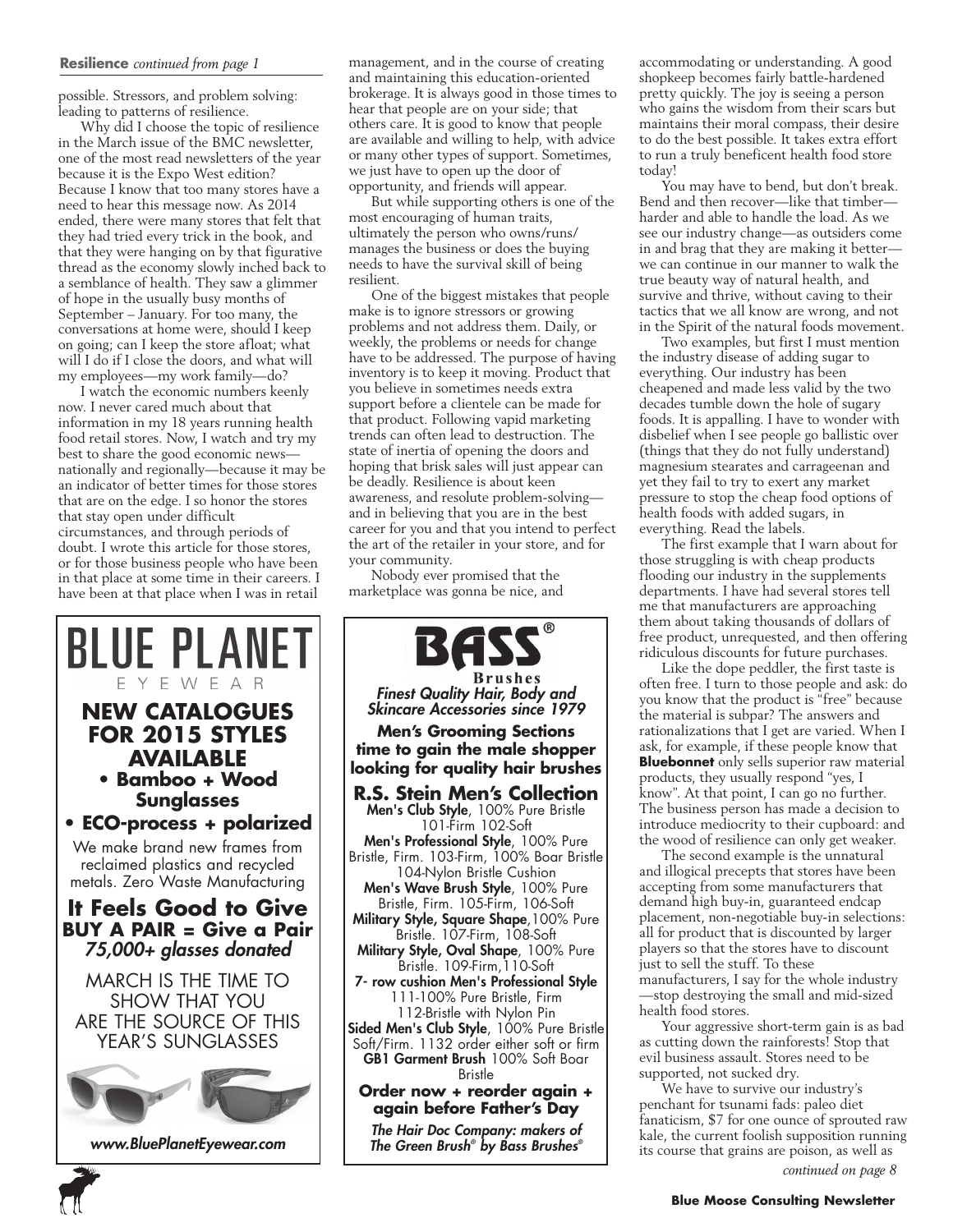# **Goed is Good for You**

Fearless, HGTV, History Channel and TBS. Omega-3s: Always a Good Idea.

The GOED supported Coalition already has 20,000 Facebook fans before the official launch. You can like, and link. Again, advice is available on the Retailer site. The consumer website is DSHEA compliant, exciting and linkable too. It gives non-biased independent information on Omega-3 benefits for heart, brain and eye health. The social media campaign now includes Pinterest too. In conjunction with advice and support from Google, this initiative will prove to be more encompassing than anything our industry has ever seen before, with video and display ads on premium sites like YouTube, mobile video capabilities and Google's abilities for real time surveys to see what is working and to respond. This social media saturation will be 10 weeks through May 24th.

In addition, the GOED Omega-3 Coalition is working with a PR Firm for all of 2015, so there will be ongoing news engine work, the establishment of a Scientific Advisory Board (this campaign seeks to reach the practitioner as well, both as consumer and as an individual looking for good information: maybe to buy their supplements in your store!). There are plans to build on this campaign, but it is best to keep you wondering and engaged. Stay tuned: support will be ongoing!

Inside your store, it is all up to you. Will you accept this incredible support and maximize its effect for the betterment of your business? If you need guidance or support, speak to your BMC Rep though it has all been made easy and readily available. Market Research shows that in-store signage was the most effective '"sale-oriented" vehicle (though there is a loud dynamic achieved from all the other marketing efforts that may lead to future sales): and beautiful signs are available for you.

The March-April edition of *Delicious Magazine* will bring this message with collateral to 1300 natural retail stores. All told, 20,000 stores (13,600 drugstores) will be singing the same song from March-April, 2015, PLUS your store! Once the dialogue with the consumer begins, it is your choice how to educate, influence and sell them on your products! This will bring in new customers, who will be looking for that signage. "Five important facts as to why Omega-3s are always a good idea"

The signs do not talk about companies or product, they brand the idea of the necessity of Omega-3s for optimal health. One of the biggest lessons from the market research was that people bought product from the messaging with no relationship whether anything was on sale: significant success without discounts. People want to hear the message that in many cases they already know: "I need to take my Omega-3s every day!"

# *continued from page 2* **We Are Health Food People Lori Avant—Eastern Regional Sales Manager, Nordic Naturals**



Lori Avant and her mom Peggy

As I travel throughout the country, I am often in conversations with people about how they got their start in our industry. I meet people who have had life long careers with great stories and much wisdom. When it comes to working in the natural products Industry, I am more of a neophyte. After a 25 year career outside our industry, I found my way here in 2011. I started as a rep for a small brokerage firm in the southeast.

By 2013, I was fortunate enough to be hired by Nordic Naturals as their Eastern Regional Sales Manager. While I love what I do, I wouldn't do it for anyone. I care about truth and integrity that inspires quality products to help change lives. Nordic Naturals

fits that bill. Our mission to correct the global deficiency of Omega 3's did not arise out of a marketing brainstorm session, but truly represents why our company exists. A meteoric rise in the industry brings us to our 20th year of business in 2015. We celebrate with you our friends and customers who helped us get here.

 I was raised in small town in south Alabama in the late 60's and 70's. Cafes around town were not serving leafy green salads, steamed veggies and broiled meats and seafood. Fried or over-cooked foods were the choices. The southern cooks that I grew up around believed in using grease and salt to make it taste good! Church social gatherings meant bring your best casserole. There you would find any number of different dishes that could contain cream, butter, condensed soup, green peas, cheese or white bread crumbs. All designed to make the meats go further. The south invented the casserole (I don't care what the internet says)! I have to admit, I really love the food, but it doesn't love a healthy me. My Mom, also born and raised a southerner, developed an interest in healthy living and life in our house changed. Growing up, I remember a lot of vitamins in our pantry, no-salt seasonings, liquid amino acids, and a loud juicer. We even distilled our own water. I remember my parents doing lemon water fasts, eating raw (my Mom was a follower of George Malkmus) and taking coffee enemas!

 If I am being truthful, I was sometimes embarrassed by the fact that my family's habits were a little different. I didn't always follow the natural way when I was young, but over the years defaulted to what I learned growing up. I have always approached sickness naturally before allopathically. I thank my Mom, Peggy, for setting a wonderful example and inspiring me to seek a healthy path. At 83 she looks and acts 63, a testimony to her lifestyle. It was her early influence that ultimately led me to work in this industry. I'm grateful to be a part of an amazing lifestyle and culture.

The roll out is less than 3 weeks away. I am hoping all this good news will leverage your participation. Check out the website: sign up (it is password protected just to see who is participating). Link to the consumer site. There is a quiz to see if you are getting enough Omega-3s. It is a site that will continue to grow. Stay in touch via Facebook and spread the messages and the responses out.

Never in my 34 years of working in this industry have I been presented with as good an opportunity as this, I am no longer part of the store, I am just a support person. I would jump all over this: I would make it the biggest campaign of the year. I would build on Nordic Naturals and Bluebonnet to regain customers, to make up ground from a very cold, daunting and challenging snowy Winter. Nordic has the "Which Omega-3 is Right for You" campaign going on right now: have you taken advantage of your 5 case deal yet, or your floor display? Look for a great deal on the *Omega Boost* in conjunction with Expo West. Recommend

the best, buy smart, educate well and capitalize on this essential nutrient. Always Omega-3s

*"There are moments in your life that make you pause and reflect on the things that matter most. Your heart depends on you to keep it healthy and your nutrition plays a major role in overall heart health. Understanding the facts about why Omega-3s are always a good idea is the first step in supporting your heart health."*

#### —from always Omega-3s.com

Our livelihood is about catching the waves of good sales when they come in. Weather-effected, slow 1st Quarter sales days mean we need to take advantage of every next opportunity. Here is a perfect opportunity: ball is in your court: keep the ball rolling. Many thanks to the partners of the Omega-3 Coalition and all their work, and for the instrumental role that Nordic Naturals® has played for our industry in this positive, proactive endeavor! ❂